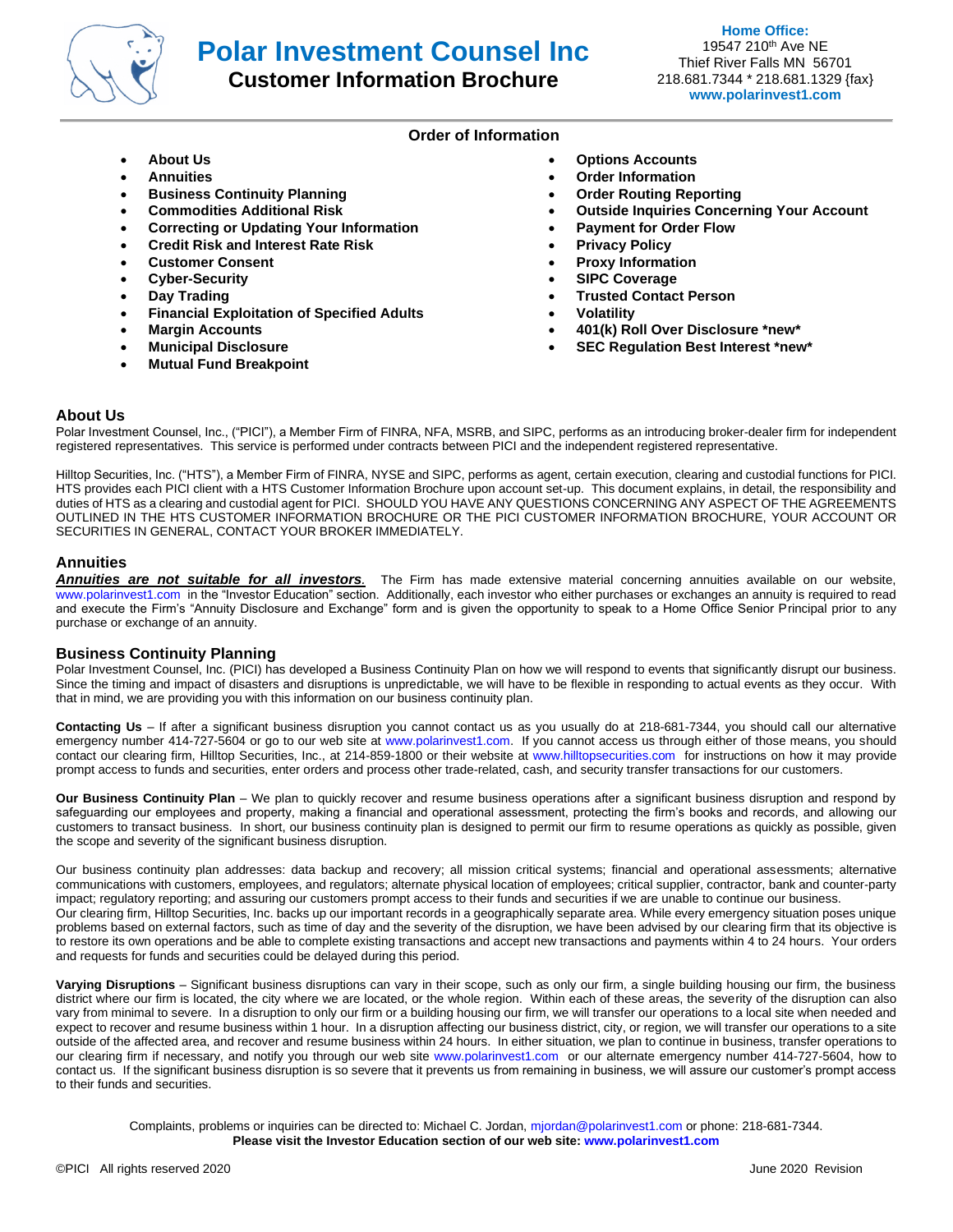**For more information** – If you have questions about our business continuity planning, you can contact us at 218-681-7344 or email [sabbott@polarinvest1.com.](mailto:sabbott@polarinvest1.com)

# **Commodities – Additional Risk Disclosure**

- **For any customer \* who:** a) Is retired, or
	-
	- b) Is under 23 years old, or  $\overline{c}$ ) Has an annual income of Has an annual income of \$25,000 or less, or
	- d) Has checked the lowest level of net worth on the customer account forms, or
	- e) Has no prior commodity futures or commodity options trading experience.

#### **YOUR REPRESENTATIVE MUST EXPLAIN PARAGRAPHS 1 AND 2 BELOW. THE COMMODITIES ADDITIONAL RISK DISCLOSURE FORM MUST BE COMPLETED AND SUBMITTED TO THE COMPLIANCE DIRECTOR FOR APPROVAL PRIOR TO ESTABLISHING THE ACCOUNT.**

- 1) You should be aware that the risk of loss in trading commodity futures contracts can be substantial. You may sustain a total loss of your initial margin funds and any additional funds that you deposit to establish or maintain a position in the commodities futures market. In addition, market conditions may be such that your account can incur a negative balance. In this event you will be liable for any deficit in your account. You should also be aware that the exercise of an option contract will result in a future position.
- 2) You should study futures trading and consider all of your financial obligations in determining whether the trading of commodity futures or options on said futures is appropriate for you. Since the risk factor is high in futures trading, only genuine "risk funds" should be used.

# **Correcting or Updating Your Information**

It is your responsibility to review your financial information (including but not limited to confirms, statements, etc.) and promptly notify the firm of any errors. If you have concerns about the personal or financial information maintained by Polar Investment Counsel, Inc., it is your responsibility to update that information (perhaps because of a change in your circumstances) by calling Polar Investment Counsel, Inc. (218-681-7344) or your broker.

Notification of this policy will be made via client statement that the policy is available via the Internet or upon request in hard copy. Should PICI, at any time during the year, change any portion of its privacy policy, such notification shall be made to our clientele via client statement message.

# **Credit Risk and Interest Rate Risk**

Credit risk is the risk of loss due to a debtor's non-payment of [a loan](http://en.wikipedia.org/wiki/Loan) or other line of credit (either the principal o[r interest](http://en.wikipedia.org/wiki/Interest) (coupon) or both)

**Interest rate risk** is the risk (variability in value) borne by an interest-bearing asset, such as a loan or a [bond,](http://en.wikipedia.org/wiki/Bond_(finance)) due to variability of *interest rates*. In general, as rates rise, the price of [a fixed rate bond](http://en.wikipedia.org/wiki/Fixed_rate_bond) will fall, and vice versa. Interest rate risk is commonly measured by the bond'[s duration.](http://en.wikipedia.org/wiki/Bond_duration)

# **Credit Risk**

**Credit risk** is risk due to uncertainty in a counterparty's (also called an **obligor's** or **credit's**) ability to meet its obligations. Because there are many types of counterparties—from individuals to sovereign governments—and many different types of obligations—from auto loans to [derivatives](http://www.riskglossary.com/articles/derivative_instrument.htm) transactions credit risk takes many forms. Institutions manage it in different ways.

In assessing credit risk from a single counterparty, an institution must consider three issues:

- **default probability:** What is the likelihood that the counterparty will default on its obligation either over the life of the obligation or over some specified horizon, such as a year? Calculated for a one-year horizon, this may be called the **expected default frequency**.
- **credit exposure:** In the event of a default, how large will the outstanding obligation be when the default occurs?
- **recovery rate:** In the event of a default, what fraction of the exposure may be recovered through bankruptcy proceedings or some other form of settlement?

When we speak of the **credit quality** of an obligation, this refers generally to the counterparty's ability to perform on that obligation. This encompasses both the obligation's default probability and anticipated recovery rate.

To place credit exposure and credit quality in perspective, recall that every [risk](http://www.riskglossary.com/articles/risk.htm) comprise two elements: exposure and uncertainty. For credit risk, credit exposure represents the former, and credit quality represents the latter.

For loans to individuals or small businesses, credit quality is typically assessed through a process of **credit scoring**. Prior to extending credit, a bank or other lender will obtain information about the party requesting a loan. In the case of a bank issuing credit cards, this might include the party's annual income, existing debts, whether they rent or own a home, etc. A standard formula is applied to the information to produce a number, which is called a credit score. Based upon the credit score, the lending institution will decide whether or not to extend credit. The process is formulaic and highly standardized.

Many forms of credit risk—especially those associated with larger institutional counterparties—are complicated, unique or are of such a nature that that it is worth assessing them in a less formulaic manner. The term **credit analysis** is used to describe any process for assessing the credit quality of a counterparty. While the term can encompass credit scoring, it is more commonly used to refer to processes that entail human judgment. One or more people, called **credit analysts**, will review information about the counterparty. This might include its balance sheet, income statement, recent trends in its industry, the current economic environment, etc. They may also assess the exact nature of an obligation. For example, [senior debt](http://www.riskglossary.com/articles/senior_subordinated.htm) generally has higher credit quality than does [subordinated debt](http://www.riskglossary.com/articles/senior_subordinated.htm) of the same issuer. Based upon this analysis, the credit analysts assign the counterparty (or the specific obligation) a **credit rating**, which can be used for making credit decisions.

Many banks, [investment managers](http://www.riskglossary.com/articles/investment_management.htm) and insurance companies hire their own credit analysts who prepare credit ratings for internal use. Other firmsincluding Standard & Poor's, Moody's and Fitch—are in the business of developing credit ratings for use by investors or other third parties. Institutions that have publicly traded debt hire one or more of them to prepare credit ratings for their debt. Those credit ratings are then distributed for little or no charge to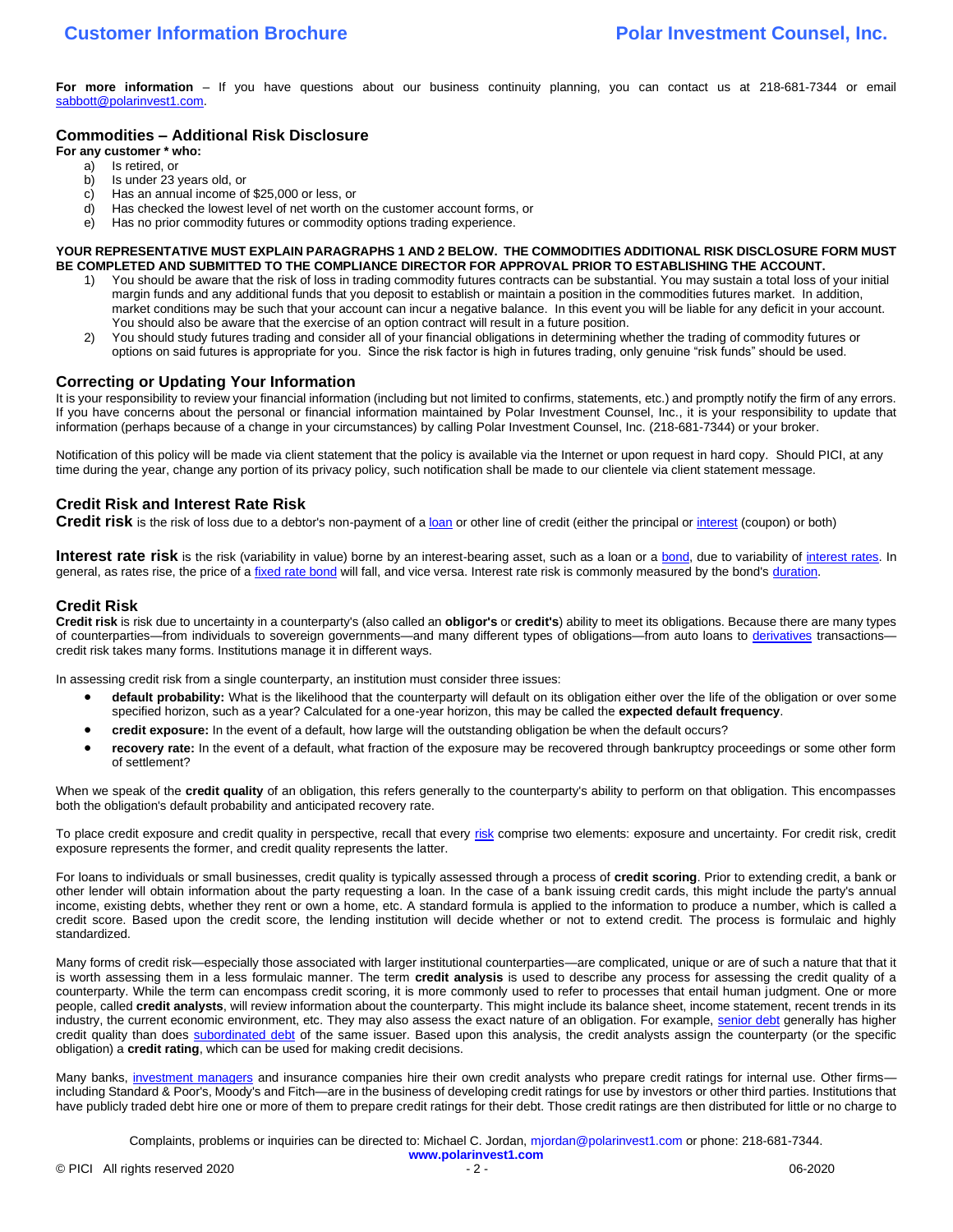investors. Some regulators also develop credit ratings. In the United States, the National Association of Insurance Commissioners publishes credit ratings that are used for calculating capital charges for [bond](http://www.riskglossary.com/articles/coupon_bond.htm) portfolios held by insurance companies.

Exhibit 1 indicates the system of credit ratings employed by Standard & Poor's. Other systems are similar.

| <b>Standard &amp; Poor's Credit Ratings</b><br>Exhibit 1 |                                                                                                               |  |  |  |
|----------------------------------------------------------|---------------------------------------------------------------------------------------------------------------|--|--|--|
|                                                          |                                                                                                               |  |  |  |
| <b>AAA</b>                                               | Best credit quality—Extremely reliable with regard to financial obligations.                                  |  |  |  |
| AA                                                       | Very good credit quality—Very reliable.                                                                       |  |  |  |
| A                                                        | More susceptible to economic conditions—still good credit quality.                                            |  |  |  |
| <b>BBB</b>                                               | Lowest rating in investment grade.                                                                            |  |  |  |
| <b>BB</b>                                                | Caution is necessary—Best sub-investment credit quality.                                                      |  |  |  |
| в                                                        | Vulnerable to changes in economic conditions—Currently showing the ability to meet its financial obligations. |  |  |  |
| <b>CCC</b>                                               | Currently vulnerable to nonpayment—Dependent on favorable economic conditions.                                |  |  |  |
| cc                                                       | Highly vulnerable to a payment default.                                                                       |  |  |  |
| C                                                        | Close to or already bankrupt—payment on the obligation currently continued.                                   |  |  |  |
| D                                                        | Payment default on some financial obligation has actually occurred.                                           |  |  |  |
|                                                          |                                                                                                               |  |  |  |

This is the system of credit ratings Standard & Poor's applies to bonds. Ratings can be modified with + or – signs, so a AA– is a higher rating than is an A+ rating. With such modifications, BBB– is the lowest investment grade rating. Other credit rating systems are similar. Source: Standard & Poor's.

The manner in which credit exposure is assessed is highly dependent on the nature of the obligation. If a bank has loaned money to a firm, the bank might calculate its credit exposure as the outstanding balance on the loan. Suppose instead that the bank has extended a line of credit to a firm, but none of the line has yet been drawn down. The immediate credit exposure is zero, but this doesn't reflect the fact that the firm has the right to draw on the line of credit. Indeed, if the firm gets into financial distress, it can be expected to draw down on the credit line prior to any bankruptcy. A simple solution is for the bank to consider its credit exposure to be equal to the total line of credit. However, this may overstates the credit exposure. Another approach would be to calculate the credit exposure as being some fraction of the total line of credit, with the fraction determined based upon an analysis of prior experience with similar credits.

Credit risk modeling is a concept that broadly encompasses any algorithm-based methods of assessing credit risk. The term encompasses credit scoring, but it is more frequently used to describe the use o[f asset value models](http://www.riskglossary.com/articles/asset_value_model.htm) and [intensity models](http://www.riskglossary.com/articles/intensity_model.htm) in several contexts. These include:

- supplanting traditional credit analysis;
- being used by [financial engineers](http://www.riskglossary.com/articles/option_pricing_theory.htm) to valu[e credit derivatives;](http://www.riskglossary.com/articles/credit_derivative.htm) and
- being extended as [portfolio credit risk measures](http://www.riskglossary.com/articles/portfolio_credit_risk.htm) used to analyze the credit risk of entire portfolios of obligations to support [securitization,](http://www.riskglossary.com/articles/securitization.htm) risk [management](http://www.riskglossary.com/articles/risk_management.htm) or regulatory purposes.

Derivative instruments represent contingent obligations, so they entail credit risk. While it is possible to measure the [mark-to-market credit exposure](http://www.riskglossary.com/articles/presettlement_risk.htm) of derivatives based upon their curren[t market values,](http://www.riskglossary.com/articles/valuation.htm) thi[s metric](http://www.riskglossary.com/articles/risk_metric_and_risk_measure.htm) provides an incomplete picture. For example, many derivatives, such a[s forwards](http://www.riskglossary.com/articles/forward.htm) o[r swaps,](http://www.riskglossary.com/articles/swap.htm) have a market value of zero when they are first entered into. Mark-to-market exposure—which is based only on current market values—does not capture the potential for market values to increase over time. For that purpose some probabilistic metric of [potential credit exposure](http://www.riskglossary.com/articles/presettlement_risk.htm) must be used.

There are many ways that credit risk can be managed or mitigated. The first line of defense is the use of credit scoring or credit analysis to avoid extending credit to parties that entail excessive credit risk. Credit [risk limits](http://www.riskglossary.com/articles/risk_limits.htm) are widely used. These generally specify the maximum exposure a firm is willing to take to a counterparty. Industry limits or country limits may also be established to limit the sum credit exposure a firm is willing to take to counterparties in a particular industry or country. Calculation of exposure under such limits requires some form of [credit risk modeling.](http://www.riskglossary.com/articles/default_model.htm) Transactions may be structured to includ[e collateralization](http://www.riskglossary.com/articles/collateral.htm) or variou[s credit enhancements.](http://www.riskglossary.com/articles/credit_enhancement.htm) Credit risks can be hedged with [credit derivatives.](http://www.riskglossary.com/articles/credit_derivative.htm)

Finally, firms can hol[d capital](http://www.riskglossary.com/articles/capital_allocation.htm) against outstanding credit exposures.

# **Interest Rate Risk**

**Interest rate risk** i[s risk](http://www.riskglossary.com/articles/risk.htm) to the earnings o[r market value](http://www.riskglossary.com/articles/valuation.htm) of a portfolio due to uncertain future interest rates. Discussions of interest rate risk can be confusing because there are two fundamentally different ways of approaching the topic. People who are accustomed to one often have difficulty grasping the other. The two perspectives are:

- [a book value](http://www.riskglossary.com/articles/valuation.htm) perspective, which perceives risk in terms of its effect on accounting earnings, and
- a market value perspective—sometimes called an economic perspective—which perceives risk in terms of its effect on the market value of a portfolio.

The first perspective is typical in banking, insurance and corporate treasuries, where book value accounting prevails. The latter is typical in a trading or [investment management](http://www.riskglossary.com/articles/investment_management.htm) context.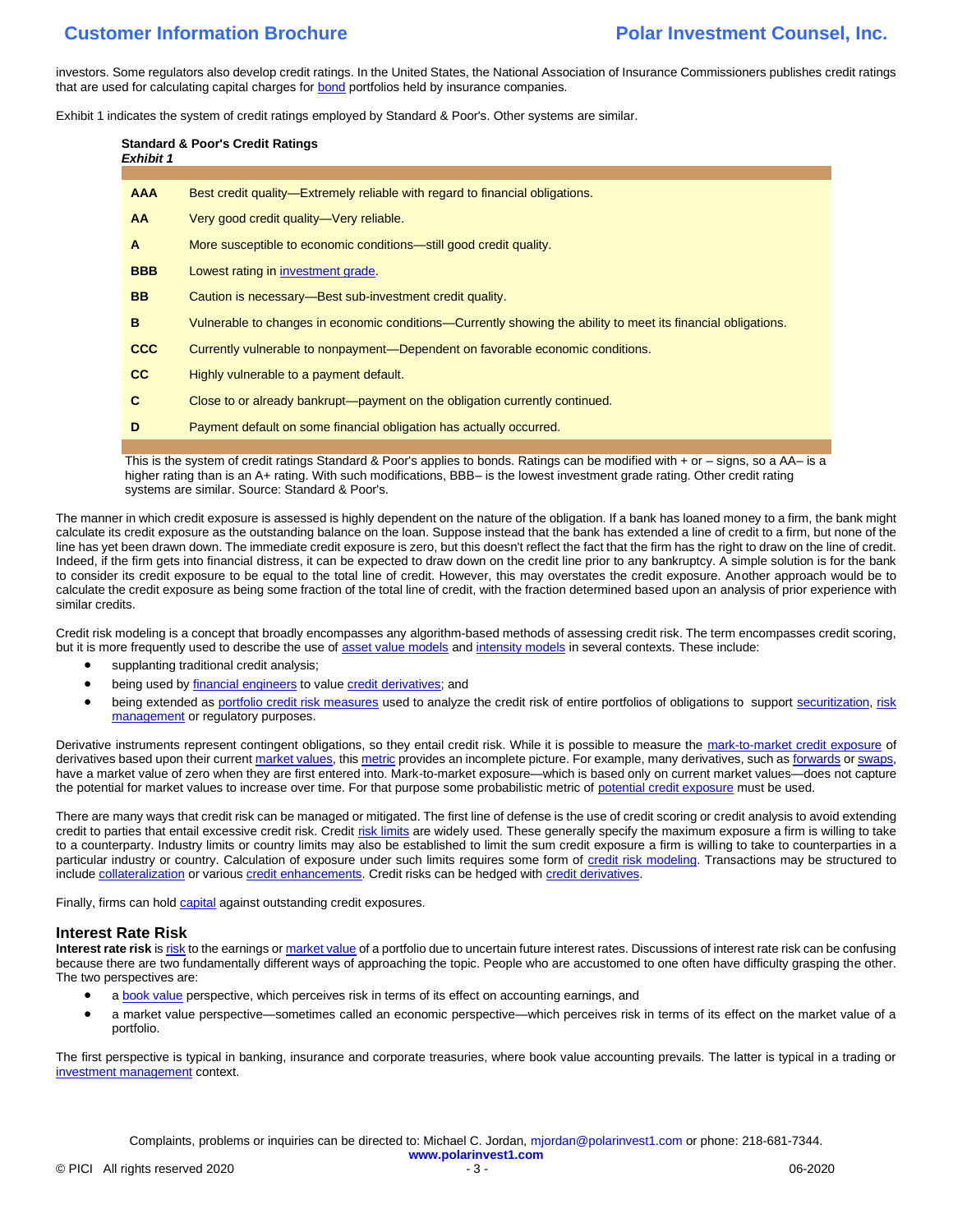Interest rate risks can be categorized in different ways, and there is usually some overlap between categories. One approach—that is well suited for a book-value perspective—is to break interest rate risk into three components:

- term structure risk.
- basis risk,
- options risk.

**Term structure risk** (also called **yield curve risk** or **repricing risk**) is risk due to changes in th[e fixed income term structure.](http://www.riskglossary.com/articles/fixed_income_term_structure.htm) It arises if interest rates are fixed on liabilities for periods that differ from those on offsetting assets. One reason may be maturity mismatches. Suppose an insurance company is earning 6% on an asset supporting a liability on which it is paying 4%. The asset matures in two years while the liability matures in ten. In two years, the firm will have to reinvest the proceeds from the asset. If interest rates fall, it could end up reinvesting at 3%. For the remaining eight years, it would earn 3% on the new asset while continuing to pay 4% on the original liability. Term structure risk also occurs with [floating](http://www.riskglossary.com/articles/floater.htm) rate assets or liabilities. If fixed rate assets are financed with floating rate liabilities, the rate payable on the liabilities may rise while the rate earned on the assets remains constant.

In general, any occasion on which interest rates are to be reset—either due to maturities or floating rate resets—is called a **repricing**. The date on which it occurs is called the **repricing date**. It is this terminology that motivates the alternative name "repricing risk" for tem structure risk.

If a portfolio has assets repricing earlier than liabilities, it is said to be **asset sensitive**. This is because near term changes in earnings are going to be driven by interest rate resets on those assets. Similarly, if liabilities reprice earlier, earnings are more exposed to interest rate resets on those liability, and the portfolio is called **liability sensitive**.

For example, a bank that is supporting fixed rate liabilities with floating rate assets is asset sensitive. [Earnings risk](http://www.riskglossary.com/articles/corporate_risk_management.htm) is posed by the floating rate on the assets. This example is only meaningful from a book value standpoint—which focuses on earnings risk. From a market risk standpoint, the floating rate assets pose little risk—floaters have stable market values. It is the long-dated liabilities that pose market risk. Their market values fluctuate with changes in long-term interest rates. From the economic perspective, it would be reasonable to call the bank "liability sensitive!" Of course, that is not how the terminology is used. However, our example highlights how fundamentally different the book-value and market-value perspectives are.

It should be emphasized that this discussion uses the terms "asset" and "liability" loosely, and not in any strict accounting sense. We include among assets and liabilities both [derivatives](http://www.riskglossary.com/articles/derivative_instrument.htm) and other off-balance sheet instruments that may behave like assets or liabilities. A pay-fixe[d interest rate swap](http://www.riskglossary.com/articles/interest_rate_swap.htm) might be considered a combination of a floating rate asset with a fixed rate liability. On a stand-alone basis, it poses considerable term structure risk.

[Basis risk](http://www.riskglossary.com/articles/spread_risk.htm) is risk due to possible changes in [spreads.](http://www.riskglossary.com/articles/spreads.htm) In fixed income markets, basis risk arises from changes in the relationship between interest rates for different market sectors. If a bank makes loans at prime while financing those loans a[t Libor,](http://www.riskglossary.com/articles/libor.htm) it is exposed to the risk that the spread between prime and Libor may narrow. If a portfolio hold[s junk bonds](http://www.riskglossary.com/articles/junk_bond.htm) hedged with [short](http://www.riskglossary.com/articles/short_sale.htm) Treasury futures, it is exposed to basis risk due to possible changes in the yield spread of junk bonds ove[r Treasuries.](http://www.riskglossary.com/articles/treasury_securities.htm) Basis risk is another name fo[r spread risk.](http://www.riskglossary.com/articles/spread_risk.htm)

As with term structure risk, book-value and market-value perspectives differ with respect to basis risk. As always, the book value perspective focuses on risk to earnings. If the spread between interest earned on assets and interest paid on liabilities narrows, those earnings will suffer. The economic perspective considers the risk to the portfolio's market value. If a spread narrows or widens, the market values of assets and liabilities may be affected differently—and the net market value of the overall portfolio could suffer.

Options risk, as a component of interest rate risk, is risk due to fixed income [options—](http://www.riskglossary.com/articles/option.htm)options that have fixed income instruments or interest rates as [underliers.](http://www.riskglossary.com/articles/derivative_instrument.htm) Options may be stand-alone, such as [caps](http://www.riskglossary.com/articles/cap.htm) or [swaptions.](http://www.riskglossary.com/articles/swaption.htm) They may also be embedded, as with the call feature of [callable bonds](http://www.riskglossary.com/articles/callable_bond.htm) or the [prepayment](http://www.riskglossary.com/articles/prepayment.htm) of [mortgage-backed](http://www.riskglossary.com/articles/mortgage_backed_security.htm) securities (MBS). In some respects, options risk is just another component of term structure risk. This argument needs to be explored differently for the book value and market value perspectives.

From the book value perspective, the distinction between term structure and options risk has historical roots[. Payoffs](http://www.riskglossary.com/articles/options_spread.htm) of options depends upon changes in interest rates, which would seem to make options one more source of term structure risk. However, by shorting embedded options, a depository institution can enhance short-term earnings at the expense of long-term earnings. This is what happened during the 1980s, when the MBS market was just emerging. Dealers found US thrifts and other depository institutions to be eager buyers of MBSs. Because of their short embedded prepayment options, the MBSs offered very high [yields—](http://www.riskglossary.com/articles/yield.htm)and those high yields flowed immediately to earnings. Because MBS pricing was far from transparent, dealers could charge exorbitant prices for the MBS—they priced them to have yields much higher than [Treasury notes,](http://www.riskglossary.com/articles/treasury_note_and_bond.htm) but not high enough to fully compensate for the short options. From an economic standpoint, thrifts incurred a loss every time they purchased an MBS, but the thrifts didn't see that. Perceiving the world from a purely book-value/earnings perspective, all they saw was an immediate jump in earnings. Only later, when interest rates dropped and prepayments on the MBS surged, did the thrifts realize their mistake. Loses were staggering and were a primary contributor to the ensuing crisis in the US thrift industry.

Part of the thrifts' problem was due to being cheated by the dealers who sold them the MBS at inflated prices. That is a risk distinct from interest rate risk. It is as old as Wall Street—caveat emptor. However, another significant issue was the emerging problem that derivatives and new structures with embedded options made it possible to do an "end-run" around traditional book value accounting. Increasingly, earnings could be manipulated for the short-term, with consequences pushed into the future. Traditional techniques of asset-liability management—which focused on term structure and basis risk—were ill equipped to address this emerging risk. Hence, the new risk was given a name—options risk—and managers came under pressure to supplement old tools with new ones that could assess this new risk.

The economic perspective on options risk is very different. From that standpoint, options pose immediate risk in the form of changes in their market value. While shorting embedded options can generate income that immediately flows to earnings, it does nothing for market value—the option premiums are offset by the negative market value of the newly shorted options. If the options are shorted at fair prices, the two cancel—and there is no immediate market value impact.

Market risk of fixed income options arises primarily from two sources:

- changes in underlying interest rates, and
- changes in applicable *implied* volatilities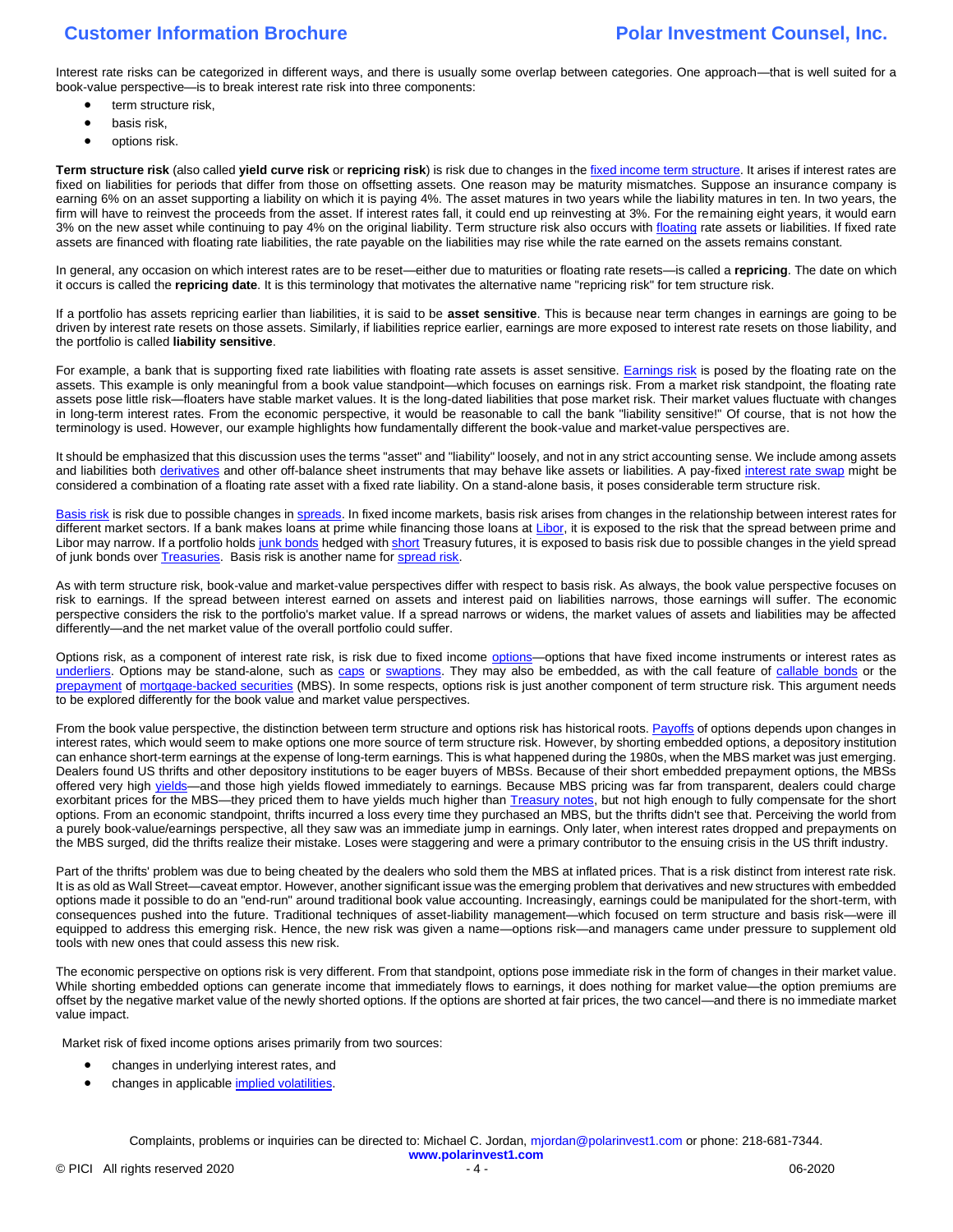# **Customer Information Brochure Polar Investment Counsel, Inc. Polar Investment Counsel, Inc.**

The first of these, from a market value standpoint, is no different from term structure risk—the portfolio's value rises or falls with interest rates in a fairly predictable manner. The latter isn't a form of interest rate risk—it is implied volatility risk.

Accordingly, from an economic perspective, it is more reasonable to identify just two components of interest rate risk:

- term structure risk, and
- basis risk.

where a term structure includes a component of what we previously called options risk, and the balance of options risk is a new, non-interest rate risk:

• volatility risk.

There are many techniques for assessing interest rate risk. Some focus on the earnings impact of interest rate risk. Others focus on the market value impact. Accordingly, the choice of tools will be motivated by your perspective.

Investors with a book value perspective tend to address interest rate risk with the tools of [asset-liability management](http://www.riskglossary.com/articles/asset_liability_management.htm)-cash matching, gap analysis, earnings simulation, earnings at risk and [duration.](http://www.riskglossary.com/articles/duration_and_convexity.htm) Those with an economic perspective use some of these—especially gap analysis and duration—but they also use tools that focus on economic value[—delta,](http://www.riskglossary.com/articles/delta_and_gamma.htm) PV01 an[d value-at-risk.](http://www.riskglossary.com/articles/value_at_risk.htm)

Tools such as earnings simulation and earnings-at-risk quantify risk in terms of its earnings impact, so they are only applicable from a book-value perspective. Tools like PV01 and value-at-risk quantify risk in terms of market value impact, so they are only applicable from a market-value perspective. Gap analysis and duration are interesting because they can be used with either perspective. Let's look at why.

Gap analysis doesn't consider the consequences of the risk it assesses, so it doesn't lock the user into one perspective or the other. It simply identifies [interest rate gaps.](http://www.riskglossary.com/articles/gap_analysis.htm) The book-value and market-value perspectives may see differing implications in those gaps, but they both see risk. Accordingly, gap analysis is useful for both.

Duration is different. Rather than avoid describing the consequences of the risks it identifies, it offers two alternative interpretations of those risks. Based on the [Macaulay formula,](http://www.riskglossary.com/articles/duration_and_convexity.htm) duration is the average weighted maturity of a portfolio. From the book-value perspective, a portfolio that has positive duration is liability sensitive. One that has negative duration is asset sensitive. From the economic perspective, duration describes the sensitivity of the portfolio's market value to parallel shifts in the [spot curve](http://www.riskglossary.com/articles/fixed_income_term_structure.htm) (see the article [Duration and Convexity\)](http://www.riskglossary.com/articles/duration_and_convexity.htm). Accordingly, the single notion of duration is perceived in fundamentally different ways.

As mentioned earlier, there is no particular need from an economic perspective to consider a separate options risk. Standard tools, including delta[, vega,](http://www.riskglossary.com/articles/vega.htm) PV01 and value-at-risk—if correctly implemented—easily capture the risks of options. From a book value perspective, traditional tools, including cash matching and gap analysis, simply cannot incorporate options. This necessitated a search for new tools. One was earnings simulation. If implemented to assess risk over a long-enough horizon—in the past, it often wasn't— it can easily incorporate the effects of options over time.

Another is **option-adjusted duration**. Abandoning the somewhat limited Macaulay formula, investors would use **option pricing models** to accurately calculate duration as a factor sensitivity. To clarify terminology, from the book value perspective, duration is Macaulay duration and option-adjusted duration is what, from an economic perspective, is called duration. Yes, interest rate risk can be confusing. Blame it on the two competing perspectives.

# **Customer Consent**

Registered Representatives are required to obtain consent from customers to use electronic means of communication. This consent may be received telephonically or in writing, via separate language on an account opening agreement that authorizes electronic delivery of information. The customer must be given the option of refusing this form of communication and information delivery (presently or in the future) and a record of the customer's choice must be maintained in its respective file.

#### **Cyber-Security**

Cybersecurity is a very real and very important initiative for firms to address. We wish to provide you some basic information regarding the security of your data.

Polar Investment Counsel Inc. is never the custodian of your assets and therefore all your information is stored on a clearing firm or other outside entities system. Each of those entities is charged with providing the utmost secure environment for your information. All activity in your investment account is done via secured software provided by our clearing firms.

We at Polar, take great strides to protect your information by not giving out anything without proper identification. Some might think that is a bit extreme and some might get annoyed, but it is for your protection. We at the Home Office may not know you personally so please do not be offended when we ask "who you are". As with any other financial institution, we want to make sure we are giving the proper person the proper information.

Our email and any attachments go through secured and encrypted systems provided and monitored by Smarsh Technologies so you can be assured your information is secure in email transmissions. This provides an instant way of receiving documents that might otherwise take days to arrive if using a mailing system.

We educate our representatives on the aspects of cyber-security in order to better understand how to manage any risks or cyber-attacks. Each of our offices run the proper security/anti-virus software required and maintains up to date downloads of any updates. This is critical in our attempts to stay one step ahead of being vulnerable to cyber-attacks.

#### **Day Trading**

This special Day Trading Risk Disclosure Statement is provided to in the event of opening a Day Trading Account (the "Account") with PICI. Please note that the Firm does not generally allow day trading. You should consider the following points before engaging in day trading activities. For purposes of this notice, "day trading" means the transmission by you of multiple intraday electronic orders to effect both purchase and sale transactions in the same security or securities.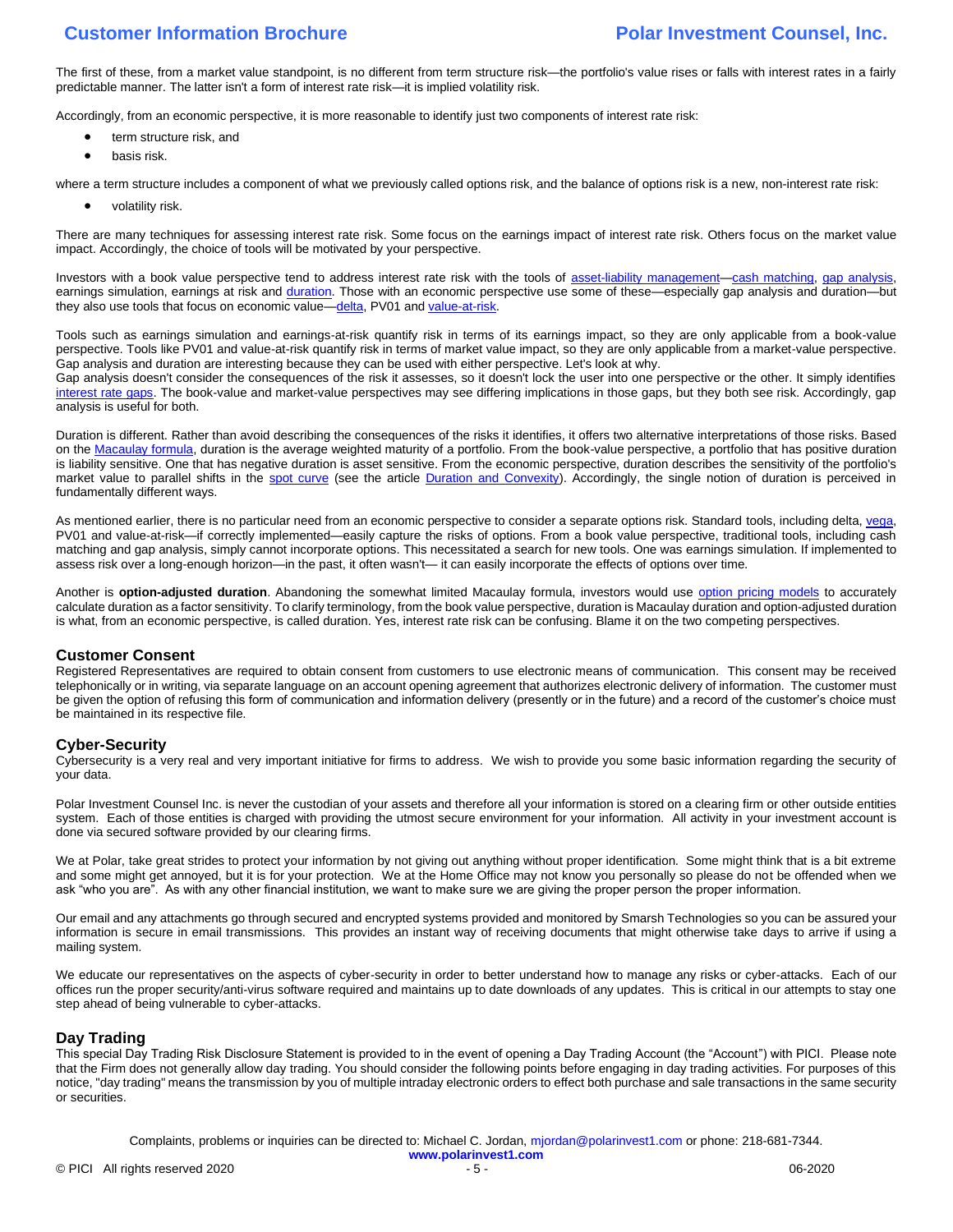*Day trading is extremely risky***. You should be prepared to lose all of the funds that you use for day trading. In particular, you should not fund day trading activities with retirement savings, student loans, second mortgages, emergency funds, funds set aside for purposes such as education or home ownership, or funds required for current income to meet your living expenses.**

Be cautious of claims of large profits from day trading. You should be wary of advertisements or other statements that emphasize the potential for large profits in day trading. Day trading can also lead to large and immediate financial losses.

Day trading requires knowledge of securities markets. Day trading requires in-depth knowledge of the securities markets and trading techniques and strategies. In attempting to profit through day trading, you must compete with professional, licensed traders employed by securities firms. You should have appropriate experience before engaging in day trading.

#### **Day trading requires knowledge of the company's operations of each you are dealing with. You should be familiar with each securities firm's business practices, including the operation of the firm's order execution systems and procedures. You should confirm that the firm has adequate systems capacity to permit customers to engage in day trading activities.**

Day trading may result in your paying large commissions. Day trading may require you to trade your account aggressively, and you may pay commissions on each trade. The total daily commissions that you pay on your trades may add to your losses or significantly reduce your earnings.

Day trading on margin or short selling may result in losses beyond your initial investment. When you day trade with funds borrowed from a firm or someone else, you can lose more than the funds you originally placed at risk. A decline in the value of the securities that are purchased may require you to provide additional funds to the firm to avoid the forced sale of those securities or other securities in your account. Short selling as part of your day trading strategy also increases the risk of extraordinary losses because you may have to purchase a stock at a very high price in order to cover a short position.

PICI requires prior approval of your Account. Our continuing approval of your Account is conditioned at all times on the following:

- 1. You have furnished us with current required information as to your trading strategy, financial strength and overall objectives, and agree to provide us with updated information as soon as there is any change.
- 2. You are current in maintaining minimum balance and other financial requirements for the Account.<br>3. You agree immediately to abide by any request of PICI with respect to increasing minimum balar
- 3. You agree immediately to abide by any request of PICI with respect to increasing minimum balance or other requirements in the Account in order to continue operating it, including the posting of security or other collateral.
- 4. Your transactions in the Account are and continue to be in accordance with the trading strategy described by you and approved by the company.
- 5. Your conduct of the Account and interaction with company personnel continue to be in accordance with company policies and guidelines.
- 6. You agree to provide PICI and any regulatory authority with complete access to any and all records as to sources and uses of funds, transactions, strategies, etc.

You acknowledge that PICI in no way recommends or promotes a "trading strategy," that all orders and transactions with respect to the Account are initiated by you as customer and not solicited or initiated by any person(s) employed by or associated with PICI and that you solely and not PICI or any of its personnel assume the risk of all losses in and with respect to the Account and you agree to indemnify and hold harmless PICI and each of its officers, employees agents and representatives harmless from all loss, liability, claim or expense (including reasonable attorney's fees) arising out of or connected with the Account or any transaction entered into with respect to your "day trading" activities. The above acknowledgement and indemnification is in lieu of and supersedes provisions in any and all other forms, contracts, agreements or other documents which may be in effect or govern any relationship between you as customer and PICI and which may be in conflict with the above acknowledgment and indemnification.

# **Financial Exploitation of Specified Adults**

Regulatory rules provide the firm with procedures we can use to prevent the financial exploitation of specified adults. A specified adult is defined as a natural person who is 65 years of age or older or 18 years of age or older who the firm reasonably believes, through its business relationship with the person, has a mental or physical impairment that renders them unable to protect their own interests.

The firm may place a temporary hold on a disbursement of funds or securities from the account of a specified adult if the firm:

- reasonably believes that financial exploitation of the specified adult has occurred, is occurring, has been attempted, or will be attempted;
- provides an oral or written notification, within two business days after the date the temporary hold on the disbursement of funds or securities is placed, that the temporary hold has been placed and the reason for the temporary hold to:
	- $\circ$  all parties authorized to transact business on the account, unless a party is unavailable or the firm reasonably believes that the party has engaged, is engaged, or will engage in the financial exploitation of the specified adult; and
	- $\circ$  the Trusted Contact Person(s), unless the Trusted Contact Person is unavailable or the firm reasonably believes that the Trusted Contact Person has engaged, is engaged, or will engage in the financial exploitation of the specified adult;
- immediately initiates an internal review of the facts and circumstance that caused the firm to reasonably believe that the financial exploitation of the specified adult has occurred, is occurring, has been attempted or will be attempted.

A temporary hold placed under this Rule will expire no later than 15 days after it was placed unless terminated or extended by a state regulator or an agency or court of competent jurisdiction.

# **Margin Account Disclosure**

Good business practice and industry regulation dictate that additional risk disclosure concerning opening and operating a margin account is prudent. **PRIOR TO OPENING A MARGIN ACCOUNT, THE FIRM REQUIRES THAT YOU READ, IN ITS ENTIRETY, THIS DOCUMENT AND THAT ALL** PARTIES TO THE MARGIN ACCOUNT ACKNOWLEDGE HAVING READ THIS DOCUMENT. As stated in the text of this document, PICI can and does have more stringent margin account requirement than those imposed by existing regulation. For further information on this and other investment topics, please visit the Investor Awareness section of FINRA's web site at www.finra.org.

#### **Use of Margin Accounts**

A customer who purchases securities may pay for the securities in full or may borrow part of the purchase price from his or her securities firm. If the customer chooses to borrow funds from a firm, the customer will open a margin account with the firm. The portion of the purchase price that the customer must deposit is called margin and is the customer's initial equity in the account. The loan from the firm is secured by the securities that are purchased by the customer. A customer may also enter into a short sale through a margin account, which involves the customer borrowing stock from a firm in order to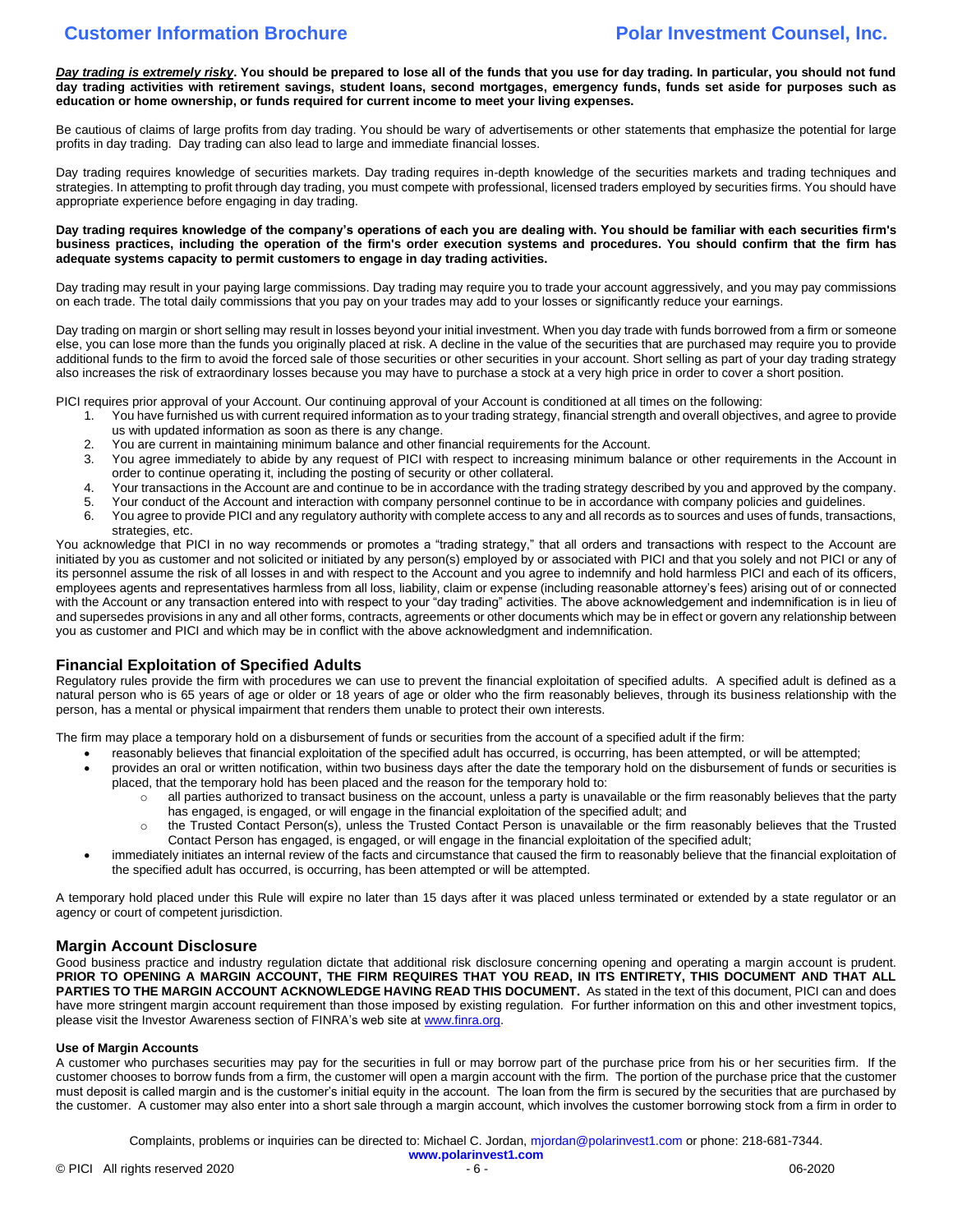sell it, hoping that the price will decline. Customers generally use margin to leverage their investments and increase their purchasing power. At the same time, customers who trade securities on margin incur the potential for higher losses.

#### **Margin Requirements**

The terms on which firms can extend credit for securities transactions are governed by federal regulation and by the rules of the FINRA and the securities exchanges. This investor guidance focuses on the requirements for marginable equity securities, which includes most stocks. Some securities cannot be purchased on margin, which means they must be purchased in a cash account and the customer must deposit 100% of the purchase price. In general, under Federal Reserve Board Regulation T, firms can lend a customer up to 50% of the total purchase price of a stock for new, or initial, purchases. Assuming the customer does not already have cash or other equity in the account to cover its share of the purchase price, the customer will receive a margin call from the firm. As a result of the margin call, the customer will be required to deposit the other 50% of the purchase price.

The rules of the FINRA and the exchanges supplement the requirements of Regulation T by placing "maintenance" margin requirements on customer accounts. Under the rules of the FINRA and the exchanges, as a general matter, the customer's equity in the account must not fall below 25% of the current market value of the securities in the account. Otherwise, the customer may be required to deposit more funds or securities in order to maintain the equity at the 25% level. The failure to do so may cause the firm to force the sale of – or liquidate – the securities in the customer's account in order to bring the account's equity back up to the required level.

#### **Polar Investment Counsel, Inc. requires a minimum equity of \$20,000 or 30% (whichever is greater); additionally, the Firm requires a minimum of \$45,000 to open any margin account.**

#### **Firm Practice**

Firms have the right to set their own margin requirements – often called "house" requirements – as long as they are higher than the margin requirements under Regulation T or the rules of the FINRA and the exchanges. In today's market, some firms have revised their maintenance margin requirements for certain volatile stocks (such as stocks of companies that sell products or services via the Internet) to help ensure that there are sufficient funds in their customer accounts to cover the large swings in the price of these stocks. These changes in firm policy often take effect immediately and may result in the issuance of a maintenance margin call. Again, a customer's failure to satisfy the call may cause the firm to liquidate a portion of the customer's account.

#### **Margin Agreements and Disclosures**

If a customer trades stocks in a margin account, the customer needs to carefully review the margin agreement provided by his or her firm. A firm charges interest for the money it lends its customers to purchase securities on margin, and a customer needs to understand the additional charges that he or she may incur by opening a margin account. Under the federal securities laws, a firm that loans money to a customer must provide the customer with written disclosure of the terms of the loan, such as the rate of interest and the method for computing interest. The firm must also provide the customer with periodic disclosures informing the customer of transactions in the account and the interest charges to the customer.

#### **Loans from Other Sources**

In some cases, firms may arrange loans for customers from other sources, and there have been instances of customers making loans to other customers to finance securities trades. A customer that lends money to another customer should be careful to understand the significant additional risks that he or she faces as a result of the loan, and needs to carefully read any loan authorization forms. A lending customer should be aware that such a loan may be unsecured and may not be eligible for protection by the Securities Investor Protection Corporation (SIPC). The firm may not, without direction from the borrowing customer, transfer money from the borrowing customer's account to the lending customer's account to repay the loan.

#### **Additional Risks Involved with Trading on Margin**

There are a number of additional risks that all investors need to consider in deciding to trade securities on margin. These risks include the following:

- **You can lose more funds than you deposit in the margin account**. A decline in the value of securities that are purchased on margin may require you to provide additional funds to the firm that has made the loan to avoid the forced sale of those securities or other securities in your account.
- **The firm can force the sale of securities in your account**. If the equity in your account falls below the maintenance margin requirements under the law-or the firm's higher "house" requirements-the firm can sell the securities in your account to cover the margin deficiency. You will also be responsible for any short fall in the account after such a sale.
- **The firm can sell your securities without contacting you**. Some investors mistakenly believe that a firm must contact them for a margin call to be valid, and that the firm cannot liquidate securities in their accounts to meet the call unless the firm has contacted them first. This is not the case. As a matter of good customer relations, most firms will attempt to notify their customers of margin calls, but they are not required to do so.
- **You are not entitled to an extension of time on a margin call**. While an extension of time to meet initial margin requirements may be available to customers under certain conditions, a customer does not have a right to an extension of time to meet a maintenance margin call.
- **Client(s) understand that all monies due as a result of operation of this account fluctuation shall be immediately delivered via wire transfer**.
- **Betting the Ranch: Risking Your Home of Buy Securities.** With a rising stock market, record low interest rates, and large gains in home value, some investors have taken out new mortgages, refinanced, or obtained line-of-credits secured by their homes for the specific purpose of investing in securities. The hope is that the investment will not only pay the mortgage, but also generate additional income. Unfortunately, it doesn't always work out that way. PICI prohibits this practice and is concerned that investors who must rely on investment returns to make their mortgage payments could end up defaulting on their home loans if their investments decline and they are unable to meet their monthly mortgage payments. In short, investors who bet the ranch could lose it.

Your Risk is Compounded. There is risk to principal when you invest in virtually any security. Taking money out of your house to buy securities compounds your risks for the following reasons:

- When you buy securities with mortgage money, you are investing with borrowed funds. While this increases your buying power, it also increases your exposure to market risk, similar to buying securities on margin. The difference is your mortgage loan is likely to be greater than any amount a securities firm would loan you on margin. Investing borrowed mortgage money amounts to a huge bet that the investment will increase.
- Unlike investing with savings, when you invest with mortgage money, you stand to lose more than your principal if the investment goes sour. You can lose the collateral supporting the loan – namely your house. Even if you don't lose your house, you could lose the equity in your home that may have built up over a considerable period of time.

Complaints, problems or inquiries can be directed to: Michael C. Jordan, miordan@polarinvest1.com or phone: 218-681-7344.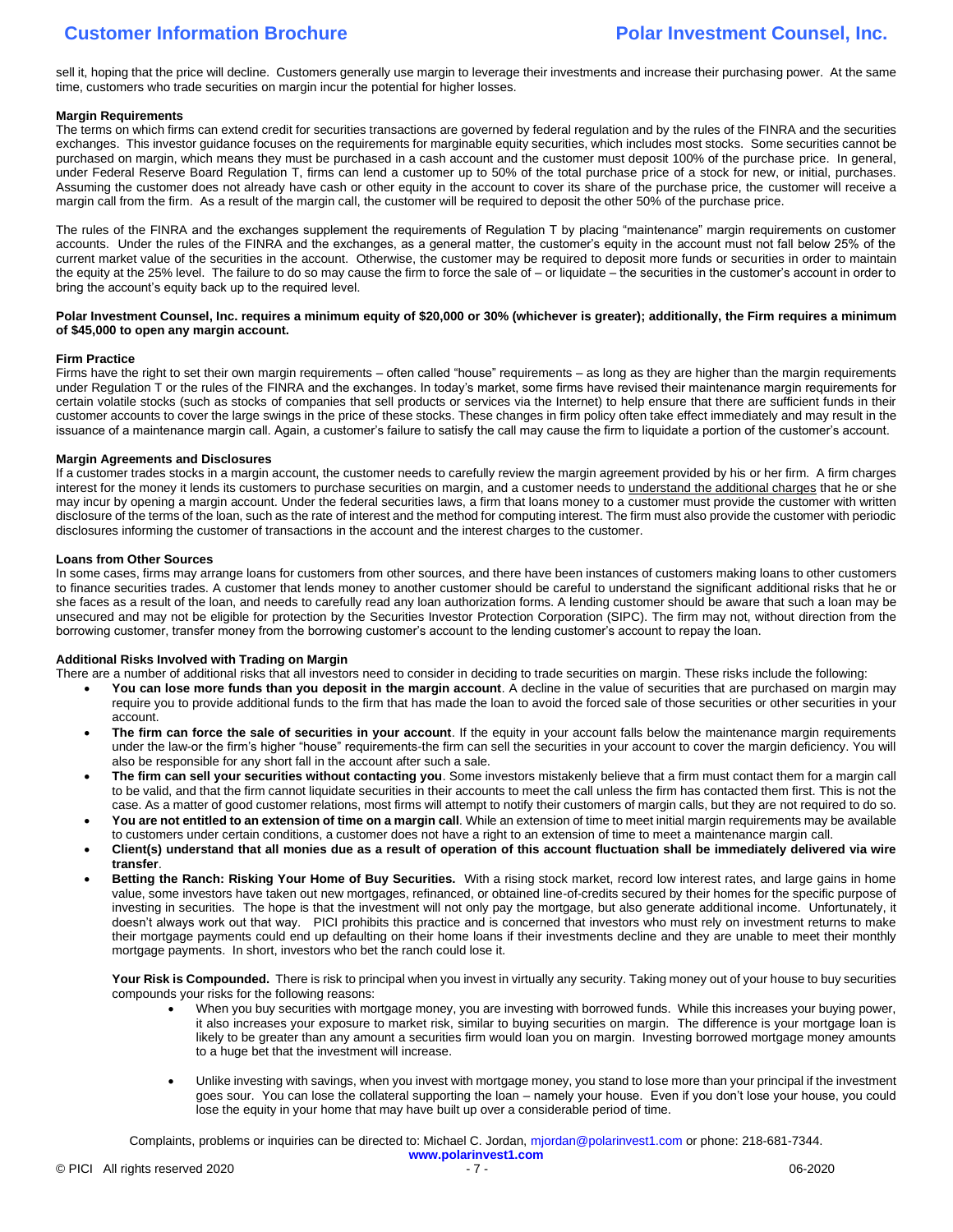• You may put your money in higher risk investments than you might normally select, in an effort not only to match the rate of your home loan but in the hopes of surpassing this rate. Furthermore, with so much at stake, if a given investment does poorly, you may feel compelled to move your investment into even more risky investments to make up the difference, further jeopardizing your home, credit standing, and overall financial health.

### **Municipal Disclosures**

MSRB Rules prohibit brokers, dealers, and municipal securities dealers from purchasing or selling municipal securities unless they reasonably believe that the state or local government issuing the securities has agreed to disclose such things as annual financial statements and notices of certain events, such as payment defaults, rating changes and prepayments.

In an effort to provide a comprehensive source for official statements, continuing disclosure documents, advance refunding documents and real-time trade price information on municipal securities, MSRB established EMMA – Electronic Municipal Market Access, s system that allows municipal bond underwriters and issuers to disseminate the information that is made available to the public. The websit[e http://emma.msrb.org](http://emma.msrb.org/) provides access to search for a specific bond, note or other municipal security, an education center and information about municipal securities and market activity. We encourage you to view submissions of such documents prior to purchasing a municipal security and to visit MSRB a[t http://msrb.org](http://msrb.org/) for the availability of the investor brochure which describes what protections may be provided under MSRB rules and how to file a complaint with appropriate authorities.

Notice of availability of official statements via [http://emma.msrb.org](http://emma.msrb.org/) is made via client statements and trade confirmations. Additionally, you will find a link to EMMA a[t http://www.polarinvest1.com](http://www.polarinvest1.com/) Annual notification of this disclosure will be made via client statement and/or electronic delivery of this document.

### **Mutual Funds Breakpoint Disclosure**

Before investing in mutual funds, it is important that you understand the sales charges, expenses, and management fees that you will be charged, as well as the breakpoint discounts to which you may be entitled. Understanding these charges and breakpoint discounts will assist you in identifying the best investment for your particular needs and may help you reduce the cost of your investment. This disclosure document will give you general background information about these charges and discounts. However, sales charges, expenses, management fees, and breakpoint discounts vary from mutual fund to mutual fund. Therefore, you should discuss these issues with your financial advisor and review each mutual fund's prospectus and statement of additional information, which are available from your financial advisor, to get the specific information regarding the charges and breakpoint discounts associated with a particular mutual fund.

#### **Sales Charges**

Investors that purchase mutual funds must make certain choices, including which funds to purchase and which class share is most advantageous. Each mutual fund has a specified investment strategy. You need to consider whether the mutual fund's investment strategy is compatible with your investment objectives. Additionally, most mutual funds offer different share classes. Although each share class represents a similar interest in the mutual fund's portfolio, the mutual fund will charge you different fees and expenses depending upon your choice of share class. As a general rule, Class A shares carry a "front-end" sales charge or "load" that is deducted from your investment at the time you buy fund shares. This sales charge is a percentage of your total purchase. As explained below, many mutual funds offer volume discounts to the front-end sales charge assessed on Class A shares at certain predetermined levels of investment, which are called "breakpoint discounts." In contrast, Class B and C shares usually do not carry any front-end sales charges. Instead, investors that purchase Class B or C shares pay asset-based sales charges, which may be higher than the charges associated with Class A shares. Investors that purchase Class B and C shares may also be required to pay a sales charge known as a contingent deferred sales charge when they sell their shares, depending upon the rules of the particular mutual fund.

#### **Breakpoint Discounts**

Most mutual funds offer investors a variety of ways to qualify for breakpoint discounts on the sales charge associated with the purchase of Class A shares. In general, most mutual funds provide breakpoint discounts to investors who make large purchases at one time. The extent of the discount depends upon the size of the purchase. Generally, as the amount of the purchase increases, the percentage used to determine the sales load decreases. In fact, the entire sales charge may be waived for investors that make very large purchases of Class A shares. Mutual fund prospectuses contain tables that illustrate the available breakpoint discounts and the investment levels at which breakpoint discounts apply. Additionally, most mutual funds allow investors to qualify for breakpoint discounts based upon current holdings from prior purchases through "*Rights of Accumulation*," and future purchases, based upon *"Letters of Intent."* This document provides general information regarding *Rights of Accumulation* and *Letters of Intent*. However, mutual funds have different rules regarding the availability of *Rights of Accumulation* and *Letters of Intent*. Therefore, you should discuss these issues with your financial advisor and review the mutual fund prospectus to determine the specific terms upon which a mutual fund offers *Rights of Accumulation* or *Letters of Intent*.

*Rights of Accumulation* – Many mutual funds allow investors to count the value of previous purchases of the same fund, or another fund within the same fund family, with the value of the current purchase, to qualify for breakpoint discounts. Moreover, mutual funds allow investors to count existing holdings in multiple accounts, such as IRAs or accounts at other broker-dealers, to qualify for breakpoint discounts. Therefore, if you have accounts at other broker-dealers and wish to take advantage of the balances in these accounts to qualify for a breakpoint discount, you must advise your financial advisor about those balances. You may need to provide documentation establishing the holdings in those other accounts to your financial advisor if you wish to rely upon balances in accounts at another firm.

In addition, many mutual funds allow investors to count the value of holdings in accounts of certain related parties, such as spouses or children, to qualify for breakpoint discounts. Each mutual fund has different rules that govern when relatives may rely upon each other's holdings to qualify for breakpoint discounts. You should consult with your financial advisor or review the mutual fund's prospectus or statement of additional information to determine what these rules are for the fund family in which you are investing. If you wish to rely upon the holdings of related parties to qualify for a breakpoint discount, you should advise your financial advisor about these accounts. You may need to provide documentation to your financial advisor if you wish to rely upon balances in accounts at another firm.

Mutual funds also follow different rules to determine the value of existing holdings. Some funds use the current net asset value (NAV) of existing investments in determining whether an investor qualifies for a breakpoint discount. However, a small number of funds use the historical cost, which is the cost of the initial purchase, to determine eligibility for breakpoint discounts. If the mutual fund uses historical costs, you may need to provide account records, such as confirmation statements or monthly statements, to qualify for a breakpoint discount based upon previous purchases. You should consult with your financial advisor and review the mutual fund's prospectus to determine whether the mutual fund uses

Complaints, problems or inquiries can be directed to: Michael C. Jordan, miordan@polarinvest1.com or phone: 218-681-7344.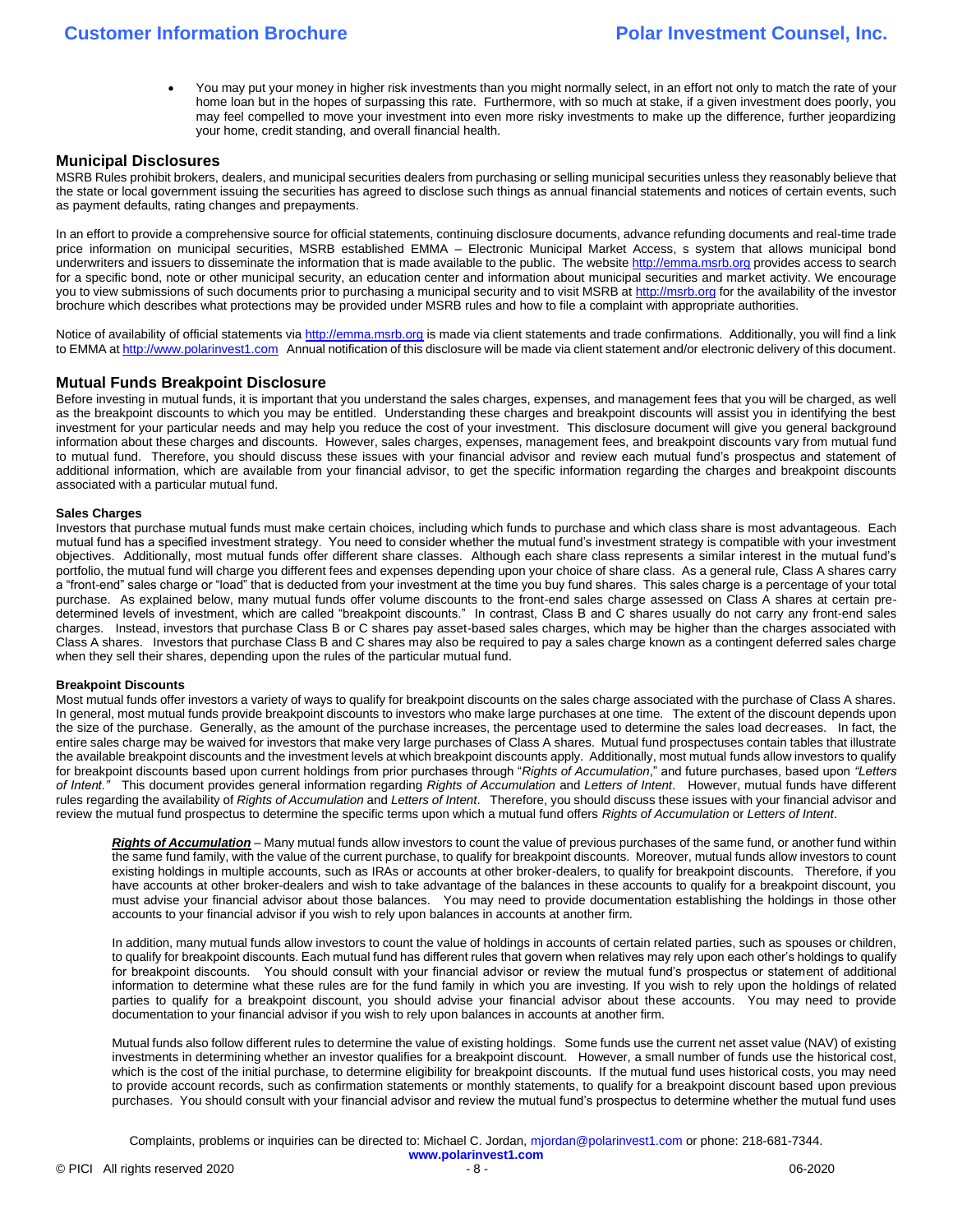either NAV or historical costs to determine breakpoint eligibility.

*Letters of Intent* – Most mutual funds allow investors to qualify for breakpoint discounts by signing a Letter of Intent, which commits the investor to purchasing a specified amount of Class A shares within a defined period of time, usually 13 months. For example, if an investor plans to purchase \$50,000 worth of Class A shares over a period of 13 months, but each individual purchase would not qualify for a breakpoint discount, the investor could sign a Letter of Intent at the time of the first purchase and receive the breakpoint discount associated with \$50,000 investments on the first and all subsequent purchases. Additionally, some funds offer retroactive Letters of Intent that allow investors to rely upon purchases in the recent past to qualify for a breakpoint discount. However, if an investor fails to invest the amount required by the Letter of Intent, the fund is entitled to retroactively deduct the correct sales charges based upon the amount that the investor actually invested. If you intend to make several purchases within a 13-month period, you should consult your financial advisor and the mutual fund prospectus to determine if it would be beneficial for you to sign a Letter of Intent.

As you can see, understanding the availability of breakpoint discounts is important because it may allow you to purchase Class A shares at a lower price. The availability of breakpoint discounts may save you money and may also affect your decision regarding the appropriate share class in which to invest. Therefore, you should discuss the availability of breakpoint discounts with your financial advisor and carefully review the mutual fund prospectus and its statement of additional information, which you can get from your financial advisor, when choosing among the share classes offered by a mutual fund. If you wish to learn more about mutual fund share classes or mutual fund breakpoints, you may wish to review the investor alerts available on the FINRA Web site. Se[e www.finra.org](http://www.finra.org/) or visit the many mutual fund web sites available to the public.

# **Option Accounts**

Options involve risk and are not suitable for all investors. Prior to buying or selling an option, a person must receive access to a copy of [Characteristics](http://www.cboe.com/Resources/Intro.asp)  [and Risks of Standardized Options](http://www.cboe.com/Resources/Intro.asp) (ODD) and any amendments. Paper copies of the ODD are available from your broker, by calling 1-888-OPTIONS, or from The Options Clearing Corporation, One North Wacker Drive, Suite 500, Chicago, Illinois 60606.

#### **UNCOVERED OPTION WRITERS AGREEMENT**

There are special risks associated with uncovered option writing, which expose the investor to potentially significant loss. Therefore, this type of strategy may not be suitable for all customers approved for options transactions.

- 1. The potential loss of uncovered call writing is unlimited. The writer of an uncovered call is in an extremely risky position, and may incur large losses if the value of the underlying instrument increases above the exercise price.
- 2. As with writing uncovered calls, the risk of writing uncovered put options is substantial. The writer of an uncovered put option bears a risk of loss if the value of the underlying instrument declines below the exercise price. Such loss could be substantial if there is a significant decline in the value of the underlying instrument.
- 3. Uncovered option writing is thus suitable only for the knowledgeable investor who understands the risks, has the financial capacity and willingness to incur potentially substantial losses, and has sufficient liquid assets to meet applicable margin requirements. In this regard, if the value of the underlying instrument moves against an uncovered writer's options position, the investor's broker may request significant additional margin payments. If an investor does not make such margin payments, the broker may liquidate stock or option positions in the investor's account, with little or no prior notice in accordance with the investor's margin agreement.
- 4. For combination writing, where the investor writes both a put and a call on the same underlying instrument, the potential risk is unlimited.
- 5. If a secondary market in options were to become unavailable, investors could not engage in closing transactions, and an option writer would remain obligated until expiration or assignment.
- 6. The writer of an American-style option is subject to being assigned an exercise at any time after he has written the option, until the option expires. By contrast, the writer of a European-style option is subject to exercise assignment only during the exercise period.

**NOTE: It is expected that you will read the booklet entitled "CHARACTERISTICS AND RISKS OF STANDARDIZED OPTIONS" (most current ODD – Options Disclosure Documents) and all amendments, available from your broker. In particular, your attention is directed to the chapter entitled**  *Risks of Buying and Writing Options***. This statement is not intended to enumerate all of the risks entailed in writing uncovered options.** 

# **Order Information**

Orders must not be sent via e-mail nor should they be left on voicemail or an answering device as there is no assurance of actual or timely delivery.

# **Order Routing Reporting**

In an effort to increase visibility of execution quality and promote competition in the securities markets, the SEC in November 2000 adopted Exchange Act Rules 11Ac1-5 and 11Ac1-6. Rule 11Ac1-6 requires the Firm, if it routes customer orders in equity and option securities, to make publicly available quarterly reports that disclose the venues to which it routes non-directed orders in certain covered securities, including, unlike in Rule 11Ac1-5, listed options. The Rule further requires the Firm to disclose the nature of any relationship it has with those venues, including any payment for order flow arrangements. Finally, the Rule requires the Firm to disclose, upon customer request, the venues to which individual orders were sent for execution.

The Firm routes all its equity and option securities trades through its clearing firm. It therefore relies on its clearing firm to make available the necessary reports to its customers. The Firm informs its customers of the availability of these reports by internet website, [www.polarinvest1.com](http://www.polarinvest1.com/) or for those that do not have internet access; a request can be made for a hard copy to be sent via U.S. Postal mail.

# **Outside Inquiries Concerning Your Account(s)**

Please be extremely careful concerning outside telephonic or online internet inquiries on your account(s), unless the individual making such an inquiry is known to you personally. We encourage you to contact a senior principal of the Firm or your own counsel prior to responding to such an inquiry. In this day and age of identity theft and so forth, such precautions are for your own protection.

# **Payment for Order Flow**

*Polar Investment Counsel, Inc. does not receive payment for order flow. PICI will not accept any payments for order flow.*

It shall be disclosed on the customer's new account form and the annual report to customers of PICI whether payment for order flow is received by the Firm and the fact that the source and nature of the compensation received in connection with the particular transaction will be furnished upon written

Complaints, problems or inquiries can be directed to: Michael C. Jordan, miordan@polarinvest1.com or phone: 218-681-7344.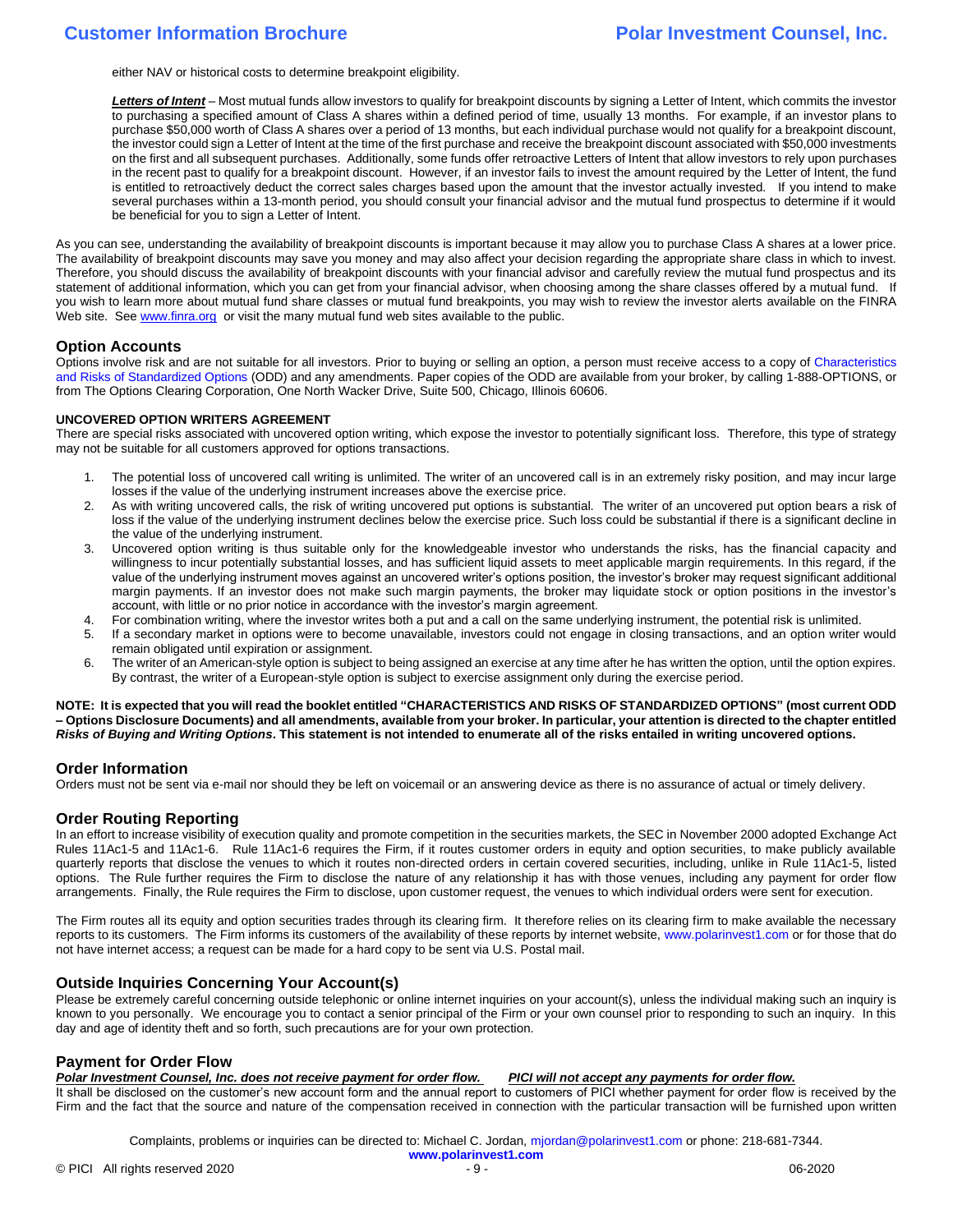request of the customer. These practices ensure the Firm's compliance with SEC Rules 10b-10 and 11Ac1-3. PICI does receive payment from clearing firms for margin debt balances and money market fund balances.

# **Privacy Policy**

As a regulated entity, charged with determining (among other things) the suitability of recommendations made to our clientele, compliance with numerous securities industry and Internal Revenue regulations, the firm can and does collect "personal and sensitive information" concerning our clientele and others with whom we do business.

In the normal course of business, we collect, retain and use information about you to serve your financial needs, administer your account(s) and inform you of products and services that may be of interest. This data, known as non-public personal information may be collected from several sources, including but not limited to; new account applications and account opening documents (containing information such as, but not limited to; name, assets, personal data and financial information), records of transactions with us or our clearing firm, any affiliates, non-affiliated third parties and other sources (i.e. credit reports). To provide you with the best possible service, we ask that you review your information for accuracy and completeness regularly to ensure it is correct and current.

We use procedural, physical and electronic system safeguards to store and secure information about you in compliance with federal standards. The systems we use protects your information from unauthorized access, alteration and destruction. Access is permitted only to those individuals within our organization who need the information to perform their job responsibilities.

When we enter into agreements with other companies to provide services to us or to make products and services available to you, we include a confidentiality clause. Under such an agreement, these companies may receive information about you, but they may only use it for the intended purpose.

PICI does not sell your personal information to anyone. We restrict the types of information we share. The firm only shares this information with others "who have a legitimate need to know" for a legitimate business purpose. Generally, this would be our business affiliates, regulatory authorities, and on occasion our auditors, or by court order, or to a legitimate law enforcement inquiry.

In other than unusual circumstances our sharing of your personal or financial information is limited to:

- Financial service institutions, such as mutual fund companies, securities brokers, banks or other financial institutions with which we have marketing agreements.
- Companies under contract to perform services for our firm, such as data processing.

Should you wish us to supply your personal or financial information to any third party for any reason such as (but not limited to) tax preparation, we shall require a proper written release concerning such a matter.

Opt Out – If for any reason at any time, we find it necessary to disclose any of your personal information in a way that is inconsistent with this policy, we will give you advance notice of the proposed change and the opportunity to opt out of such disclosure.

#### **Secure E-Mail Communications**

While our e-mail runs on a secured encrypted server, we recommend that all e-mail, which you submit directly to the firm, or to one of our representatives, not contain any confidential or sensitive information. Additionally, orders sent via e-mail cannot be guaranteed to be received and read in a timely manner. Your submission of any e-mail to Polar Investment Counsel, Inc. or any of our representatives represents your consent for two-way communication via email.

#### **Customer Identification**

As a result of the "Patriot Act" being signed into law, among other things, this legislation places on all financial institutions the burden and responsibility of positively identifying all of their customers, and the monitoring of certain types of transactions. Consequently, new regulations became effective April 24th 2002, for most brokerage and other financial institutions, which mandate certain procedures. Therefore, the firm requires that each new account submit an acceptable (current and valid) copy of a government issued photo identification such as a driver's license or passport upon the opening of any new account or the re-documentation of any existing account, which does not already have identification documentation on file. Additionally, our clientele should be aware that in this post 9-11 environment and in accordance with the provisions of this act, greater scrutiny may be given to money and security transfers of all sorts.

# **Proxy Information**

The Firms policy regarding proxy notices is that all proxy notices are to be sent directly to shareholders and not to the firm. It is the clients right to vote their proxy if they choose to do so. PICI does NOT vote client proxies.

# **SIPC Coverage**

SIPC (Securities Investment Protection Corporation) is an important part of the overall system of investor protection in the United States. While a number of federal, self-regulatory and state securities agencies deal with cases of investment fraud, SIPC's focus is both different and narrow: Restoring funds to investors with assets in the hands of bankrupt and otherwise financially troubled brokerage firms. The Securities Investor Protection Corporation was not chartered by Congress to combat fraud.

When a brokerage firm is closed due to bankruptcy or other financial difficulties and customer assets are missing, SIPC steps in as quickly as possible and, within certain limits, works to return customers' cash, stock and other securities. Without SIPC, investors at financially troubled brokerage firms might lose their securities or money forever or wait for years while their assets are tied up in court. SIPC provides up to \$500,000 protection for claims of cash and securities with a limit of \$100,000 for claims of cash.

PICI is a member of SIPC. Visit their website for more information[: SIPC](http://www.sipc.org/). You can contact SIPC by phone, email or regular mail: Securities Investor Protection Corporation 805 15th Street, N.W. Suite 800 Washington, D.C. 20005-2215 Tel: (202)371-8300 Fax: (202)371-6728 Email: [asksipc@sipc.org](mailto:asksipc@sipc.org)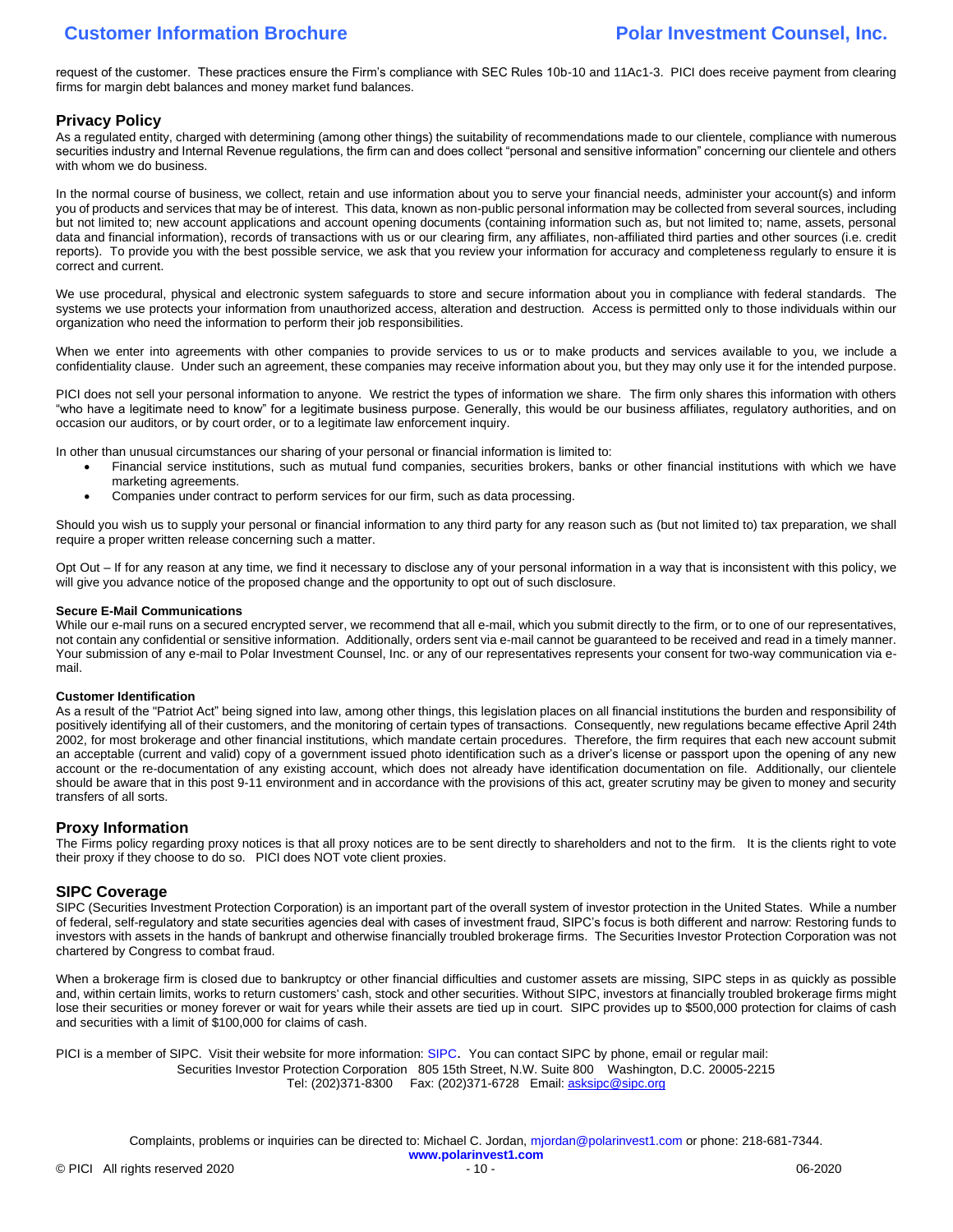# **Trusted Contact Person**

Regulation requires we make a reasonable attempt to obtain the name and contact information of a trusted contact person at the time the account is opened for non-institutional customers. A trusted person is someone who is 18 and can be contacted about the customer's account in the event the firm suspects possible financial exploitation. This does not give them authority to make decisions on your behalf, but rather someone we can contact in addition to yourself. The person you choose, if you choose to do so, should be someone you trust and that can be trusted with your information.

In providing a trusted contact person, you will be authorizing the firm to the following:

- Contact the trusted contact person and disclose information about the customer's account to address possible financial exploitation,
- Confirm the specifics of the customer's current contact information, health status, or identity of any legal guardian, executor, trustee or holder of a power of attorney, or
- As otherwise permitted by Consolidated FINRA Rule 2165

#### **Volatility**

**PICI wishes to alert you to the existence or potential existence of conditions of extreme volatility in one or more securities traded by you. While we appreciate your business and understand that your strategies may include taking advantage of these volatile conditions, we want you to know that in trading these securities you are assuming the risk of illiquidity, and potential losses as a result of unanticipated market conditions, sudden price moves, influx of orders, trading halts, etc. In particular, please be advised as follows:** 

- High volumes of trading in a particular security or groups of securities at the opening or during the day may cause delays in execution or executions at prices significantly away from the market prices quoted;
- Normal automated execution processes are quite likely to be overridden during periods of high volatility, including manual executions and reductions of order size guarantees;
- Market orders must be executed promptly and therefore may be at prices and quantities that differ significantly from those expected or displayed;
- While limit orders must be executed at the required price and size, significant delays and even failures of execution may occur if limits are not reached;
- Computerized or other electronic direct access by a customer to an account or trading system do not guarantee that orders will be promptly processed or executed and customers should be aware of the risks of substantial halts or delays and lack of access during periods of extreme volatility, including lack of telephone access;
- While the Firm believes that its systems and those of its clearing organization, if applicable are adequate to service all customers promptly during periods of extreme volatility, there is no guarantee that these systems will not be overloaded on occasion and therefore less effective than normal in providing required service;
- Initial Public Offering (IPO) securities are particularly likely to experience conditions of extreme volatility and investors in these issues should be particularly aware of the risks described above, including specifically the risk that the investor's order may be executed at a "top" from which the price thereafter experiences a precipitous decline;
- The customer may experience that the Firm has raised maintenance margin requirements in their account to make sure that there is enough liquidity to absorb volatile price changes, or eliminating margin altogether for certain securities; and
- The entering of duplicate "cancellation" or "replacement" orders by a customer in order to achieve better execution may lead to the customer being responsible for ALL orders entered.

#### **IF YOU HAVE ANY QUESTIONS ABOUT THE FOREGOING, PLEASE CONTACT YOUR BROKER AND PLEASE TAKE STEPS TO PROTECT YOURSELF THROUGH THE USE OF "LIMIT ORDERS" OR OTHERWISE.**

# **401(k) Roll Over Disclosure**

The Employee Retirement Income Security Act of 1974, as amended (ERISA) requires employee benefit plan fiduciaries to act solely in the interests of, and for the exclusive benefit of, plan participants and beneficiaries. As part of that obligation, plan fiduciaries should consider cost, among other things, when choosing investment options for the plan and selecting plan service providers.

This 401(k)-plan fee disclosure form may assist you in making informed cost-benefit decisions with respect to your plan. The purpose of this form is to help you determine the total cost of the plan. It is also intended to provide you with a means to compare investment product fees and plan administration expenses charged by competing service providers, regardless of how a particular service provider structures its fees.

Selecting a service provider requires that you evaluate and differentiate services offered by competing companies. Cost is one of the criteria, but not the only criterion, for making this evaluation. Other factors of equal or greater importance to consider include the quality and type of services provided, the anticipated performance of competing providers and their investment products and other factors specific to your plan's needs. *The service provider offering the lowest cost services is not necessarily the best choice for your plan.*

Below are pros and cons of rolling over your 401(k) plan:

|                                                               | <b>Advantages</b>                                                                                                                                                               | <b>Drawbacks</b>                                                                                                                           |  |
|---------------------------------------------------------------|---------------------------------------------------------------------------------------------------------------------------------------------------------------------------------|--------------------------------------------------------------------------------------------------------------------------------------------|--|
| Roll over to an IRA                                           | Wide range of investment options.<br>Consolidation view of your retirement accounts.<br>Additional contributions allowed.<br>Option to move assets to a future employer's plan. | No loans.<br>Certain 401(k) investments may not be available.<br>Possible contribution limits.<br>Fees and total expenses may be higher.   |  |
| Remain in your 401(k)<br>or other employer-<br>sponsored plan | Access to certain investments that may not be<br>available outside your 401(k).<br>Loans may be allowed.                                                                        | Limited to plan's investment options.<br>Additional contributions restricted or not allowed.<br>\$5000 minimum balance typically required. |  |